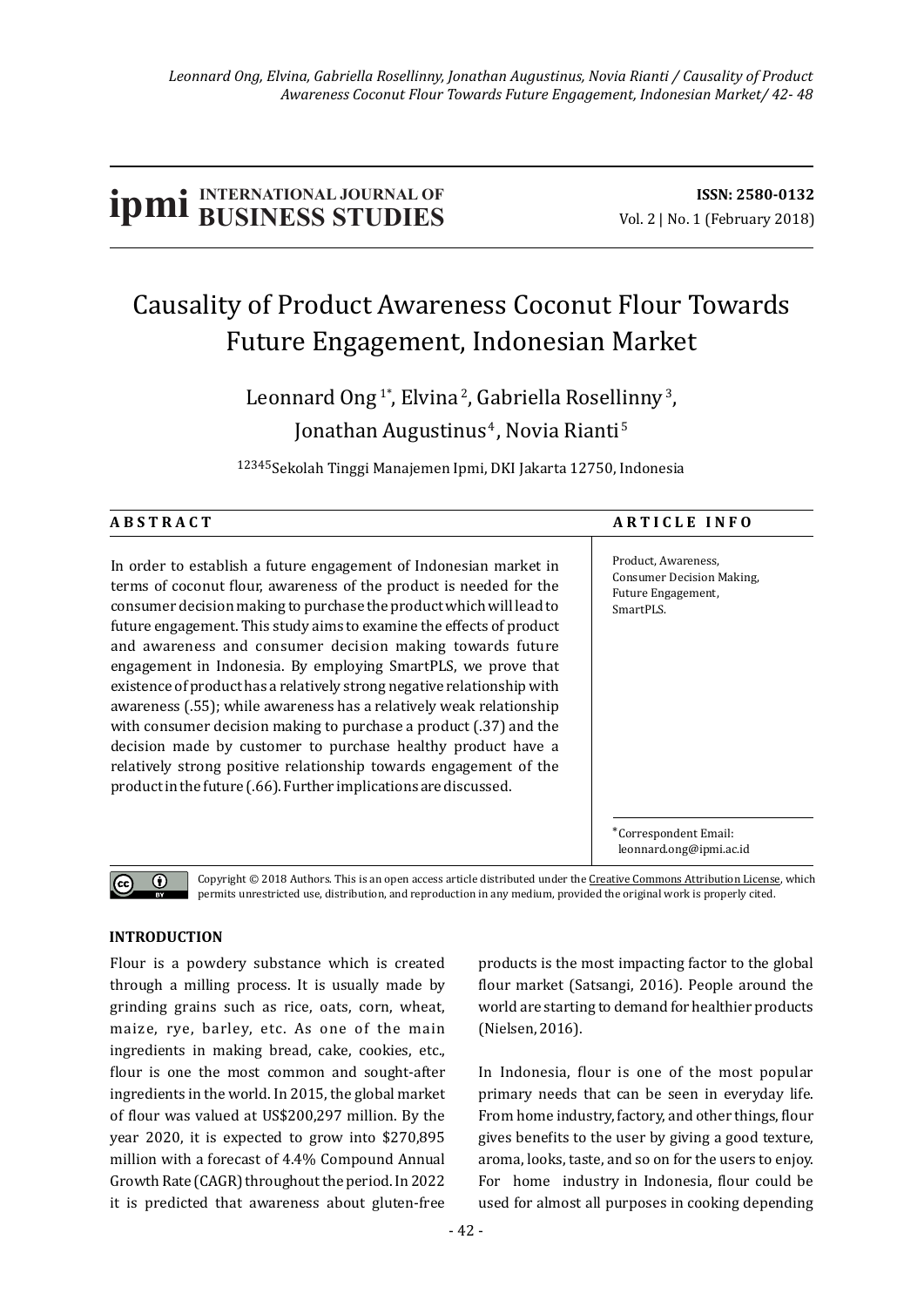on the flour type. It can be used for frying, baking, grilling, steaming, as a media to thicken sauces and many other creative ideas in terms of using flour in cooking. However, there are also disadvantages in using and consuming flour. Flour typically has a high carbohydrate contribution as an ingredient in cooking. Since carbohydrates will be converted into sugar when digested in the human body, it might cause diabetes, heart attack, and other diseases when flour is consumed excessively. Wheat flour that contains gluten is one of the most dominating products in Indonesian flour market; it covers more than half of the market. Indonesia itself is not excluded from the global countries that are shifting to healthier products and lifestyles. According to a Global Marketing Intelligence Firm named Mintel (2017), majority of Indonesian urbanites, which resided in Jakarta, Bandung, Surabaya, Yogyakarta and Semarang are eating healthier and exercising more. 75% of Indonesians living in the urban areas aim and demand to have a healthier diet while 58% wanted to exercise in order to maintain their fitness level. Approximately 41% of urban Indonesians decided to avoid refined sugar and consume more fruits and vegetables related products.

Coconut flour is one of the gluten free flour that is present and still not well known in Indonesia. It is made by processing dried coconut flesh until it was shredded to different levels of smoothness to be called as coconut flour. Dried coconut flesh could be obtained by firstly processing the coconut flesh to coconut milk and the leftovers of it would be baked at a low temperature in order for the flesh to dry and easily crushed into flour. When used as an ingredient for cooking or baking, coconut flour gives a strong aroma and coconut flavor to food and baked goods. Like any other gluten-free flour, it is also an alternative to wheat flour or other gluten flours. Coconut flour have several benefits for health such as helping consumer to control their weigh, reducing total cholesterol in the blood, preventing constipation, and maintain digestive system in order to be healthier. With those benefits, as one of the top producer of coconut, Indonesia has been exporting the product outside Indonesia while in Indonesia itself people rarely experience the benefit from the coconut flour.

In this study, we investigate the role of product awareness towards the future engagement of the product; conceptually on the relationship between product, awareness, consumer decision making, and future engagement. Our study focuses on 25 years old and above health conscious people in Jakarta which will represent Indonesia with socio economic status of class  $A \& B$ . This study employs SmartPLS to examine the effects of individual variables on outcome variables. The rest of this paper is structured as follows. Review of the literature on product, awareness, consumer decision making, and future engagement. After that will be discussed methods and discussions of the results as well as conclusion and recommendation.

# **BACKGROUND AND HYPOTHESES Product and Awareness**

Product can further be dissected into three levels. As the level of product goes up, more values are added into it. This is not only to better satisfy the market but also to differentiate one product from another as it defines the product's segment, target and position and proposed a reason on why to buy this particular product. These three levels are the core product, the actual product and the augmented product (Kotler and Armstrong, 2012).

In the world of marketing, awareness is the power and force of the brand's presence in the consumer's mind (Aaker, 1996). Awareness could be measured by how customers or consumers keep in mind about brand and how they recall the brand from a certain category of products. Awareness has been suggested to be measured through perception (Eriksen, 1960; Holender, 1986). Perception is a conscious state of mind that can affect awareness. For example, one check that some branded products are expensive (perceived) then one will be aware of the expensive prices of branded products. Awareness will determine the customer choice in choosing the product or services from the whole market.

**H**<sub>1</sub>: The existence of product (coconut flour) does not necessarily affect awareness.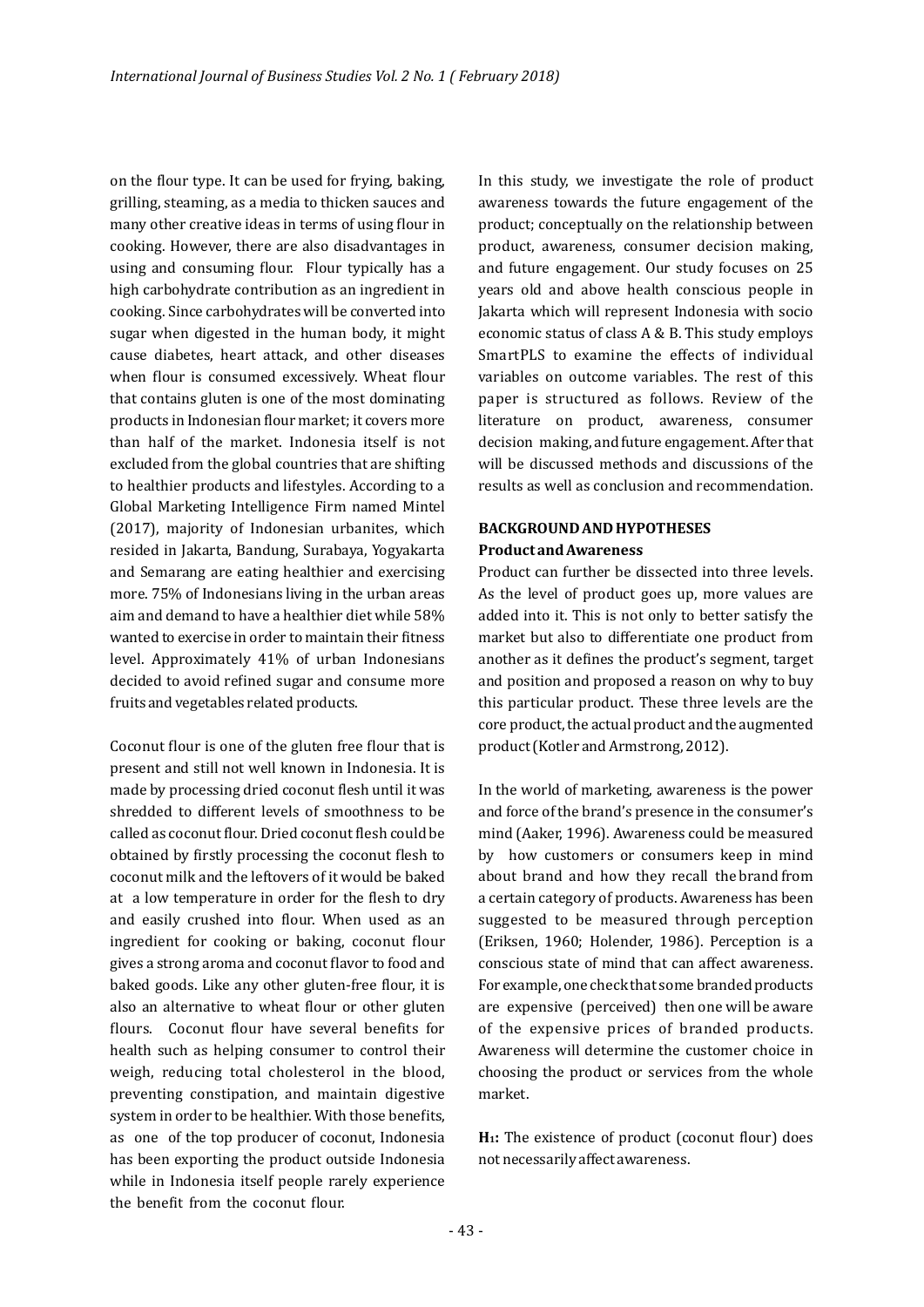#### **Decision Making and Future Engagement**

The product awareness of coconut flour affects the decision making of consumer to purchase the coconut flour. In addition to this, for the long term, the engagement of Indonesian consumer towards coconut flour may also be affected. Van Doorn et al. (2010) define customer engagement as a customer's behavioral manifestations that have a brand or a firm focus, beyond purchase, resulting from motivational drivers.

Bowden (2009) defines customer engagement as "a psychological process that models the underlying mechanisms by which customer loyalty forms for new customers of a service brand as well as the mechanisms by which loyalty may be maintained for repeat purchase customers of a service brand." In order for the coconut flour purchase to be continuous and sustainable in the future, consumers must be engaged to the product itself and for that to happen, trust and loyalty must be present. However, trust and loyalty will not be present if there is little to no effort of product awareness in the first place and careful planning on engaging consumers.

The customer engagement concept explained that when the products and services are introduced, it will create marketing activities to create an awareness which helps to identify the customers' needs for the product and services. Once customer makes purchase. It will create an experience for the customers. When customer has a positive experience with the products. They would be satisfied with the firm and it will create repeat purchase.

**H**<sub>3</sub>**:** The decision made by customer to purchase healthy product (coconut flour) affects the engagement of the product in the future.

Based on the hypotheses above, we are able to build and form a conceptual framework of this study. Figure 1 below shows the conceptual framework of this study.

#### **METHODOLOGY**

#### **Measurement Development**

There are four main indicators that could be seen from the research framework, they are Product, Awareness, Consumer Decision Making and Future Engagement. Product will depend on core product, actual product, and the augmented product based on the three levels of products mentioned in the literature review while awareness will depend on the knowledge and the perception of the consumers towards the product itself since knowledge and perception are the indicators whether a consumer is aware or not aware of the product, in this case is the coconut flour. In terms of consumer decision making, it is dependent on consumers' culture, social, personal and psychological which are consumer purchase behaviors that will then lead the consumers to find, try or buy the product.



**Figure 1.** Conceptual Framework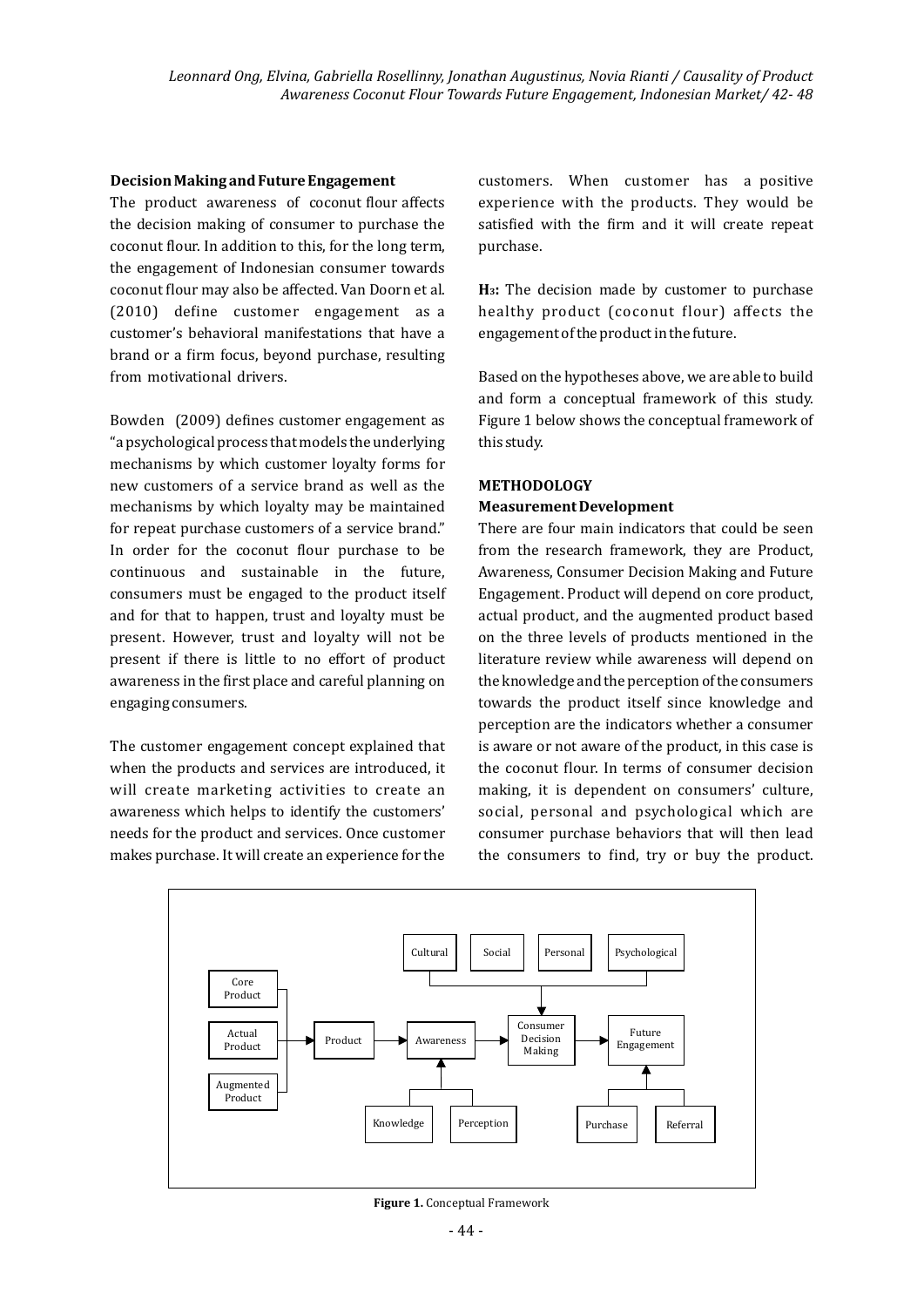In the end, the future engagement of this particular product towards the market will depend on the decision made by the consumers on whether to purchase or not to purchase the product, which is no other than the coconut flour. Future Engagement has also two factors which are feedbacks and referrals from the consumers of the coconut flour. The relationship between the variables in the research framework will be tested.

#### **Sample and Data Collection**

A survey with a five-point Likert scale is used to measure the indicators stated in the framework. Data were collected to health-conscious people age 25 and above who live in Jakarta. The total 150 samples were collected using the non-probabilistic method with the convenience sampling. Data analysis was carried out by using Smart PLS.

#### **RESULTS**

#### **Reliability and Validity Test**

This survey will undergo a pilot test to 20 respondents that matches the criteria given. this pilot test is needed as to know whether the survey questionnaires are easily understood, clearly articulated (not biased) and engaged the same perception for each question given so that respondents can give the correct responds that will be very much useful for the study. The data will then be check for its reliability and validity presented by the Cronbach's alpha. The acceptable value of alpha is ranging from  $0.70$  to  $0.95$ , which means that the items are correlated to each other (Tavakol & Dennick, 2011). Table 1 shows the result of the reliability and validity test of this study.

| Variable                        | Cronbach's Alpha |  |
|---------------------------------|------------------|--|
| Product                         | 0.818            |  |
| Awareness                       | 0.778            |  |
| <b>Consumer Decision Making</b> | 0.859            |  |
| <b>Future Engagement</b>        | 0.880            |  |

Knowing that the Cronbach's Alpha for each variable are above 0.7, the researchers could continue to give the questionnaires to the rest of the respondents (130 target respondents) since

the questions that represent each variable are both reliable and valid.

#### **Hypotheses Testing**

**H**<sub>1</sub>: The existence of product does not necessarily affect awareness.

The regression of product, which is denoted as X, and awareness, which is denoted as Y, is shown to be  $0.550$ . This means that there is a relatively strong negative relationship between the latent variable product and awareness which makes the hypothesis true. So therefore, the existence of product does not necessarily affect awareness. There must be additional effort or inputs in order for product (coconut flour) to affect the awareness of the product in Indonesia.

**H**<sub>2</sub>**:** Low product awareness influence the consumer decision making to purchase a product.

The regression of awareness, which is now denoted as X, and consumer decision making, which is denoted as Y, is 0.372. This shows that the relationship between awareness and consumer decision making is not significant or relatively weak which means that the hypothesis is false. It also further concludes that when the market knows a certain product (coconut flour), even to the most in-depth knowledge and great perception, it does mean that the market will purchase the product. There might be other factors that are influencing the market in terms of decision making to purchase this certain product (coconut flour). These other factors might be from indicators such as cultural, social, personal and psychological factors of the customers which made customers to purchase a product that is suitable to their needs and preferences. For example: personal expectations are not reached, or the surroundings of the customers do not support the decision to purchase the product.

**H**<sub>3</sub>**:** The decision made by customer to purchase healthy product affects the engagement of the product in the future.

The regression of consumer decision making, which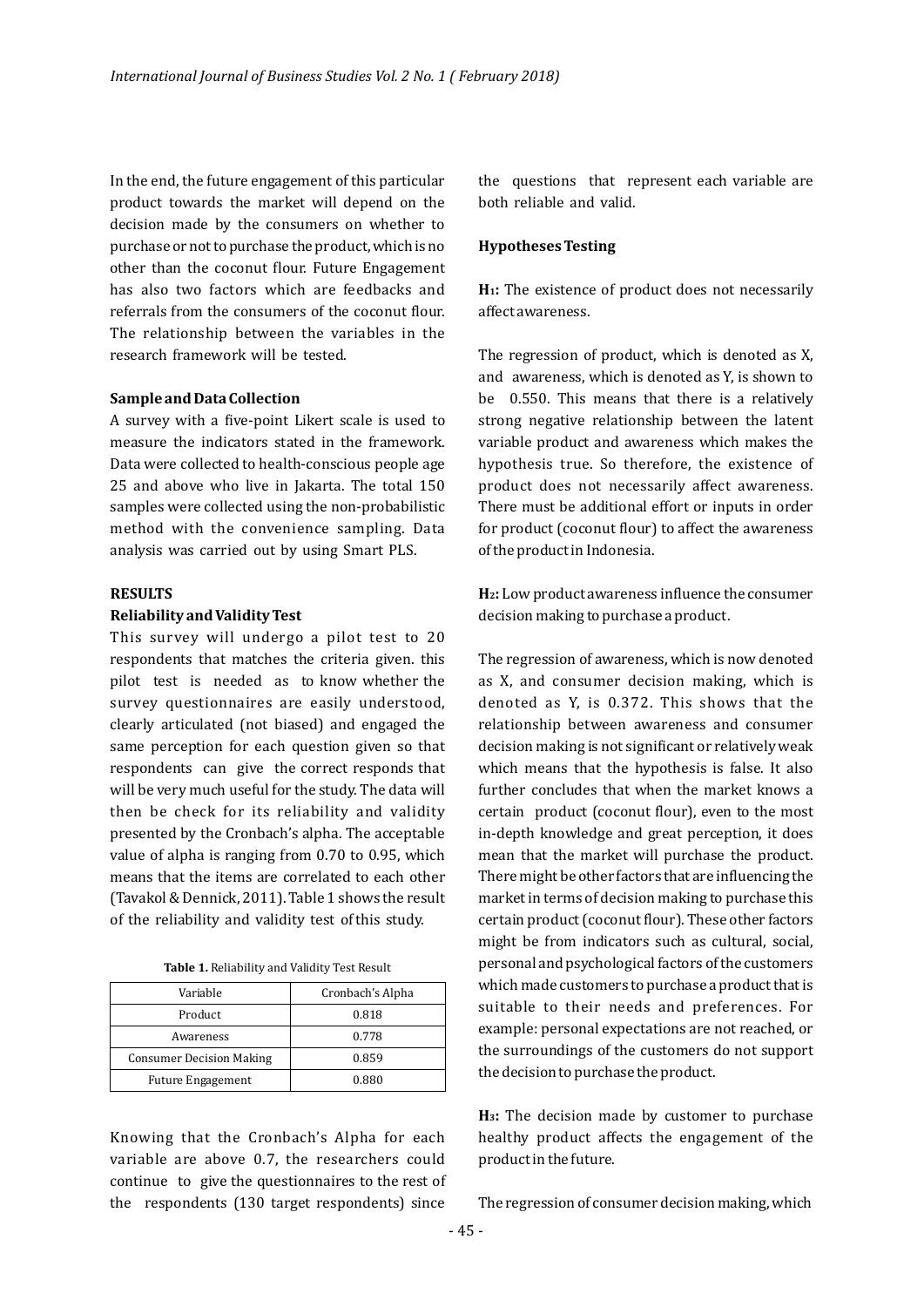is denoted as X, and future engagement, which is denoted as Y, is shown to be 0.661. This means that there is a relatively strong positive relationship between consumer decision making and future engagement thus, making the hypothesis true. Therefore, when customers felt that they are fit or suitable with a certain product, specifically coconut flour, they will purchase the product and has a tendency to re-purchase more in the future. They might regularly purchase to consume, spread a positive word-of mouth or referral to their surroundings, or even share their thoughts and promote the products through their social media. This will certainly affect the engagement of the product (coconut flour) towards the market in the future.

To conclude, there is a relationship between product awareness and future engagement in which shown from the regression results of product to awareness and consumer decision making to future engagement with relatively strong relationship (regression value of product awareness: 0.550; consumer decision making future engagement: 0.661). However, there are other decision-making factors that might affect the customers' decision to purchase in which shown from the relatively weak relationship between awareness and consumer decision making, which is shown with a regression value of 0.372. Table 2 shows the path coefficient of the variables.

**Table 2.** Path Coefficient of the Variables

|           | Awareness | <b>CDM</b> | FF.   | Product |
|-----------|-----------|------------|-------|---------|
| Awareness |           | 0.372      |       |         |
| CDM       |           |            | 0,661 |         |
| FE        |           |            |       |         |
| Product   | 0,550     |            |       |         |
|           |           |            |       |         |

#### **DISCUSSIONS**

Based on the findings of this study, it is understood that the existence of the product itself, no matter how beneficial it is, does not necessarily affect the awareness of the market (H<sub>1</sub> accepted). So, in order for the product to be known in the market, there must be an effort needed to be done. However, on the consumer decision making side, awareness does not play a big role in pushing the consumers to make a purchase of the product (H<sub>2</sub> rejected). There might be other variables that play a bigger role comparing to awareness in terms of influencing consumers to buy a certain product, here is coconut flour. Lastly, there is a relationship between consumer decision making and the engagement of



**Figure 2.** Research Output Diagram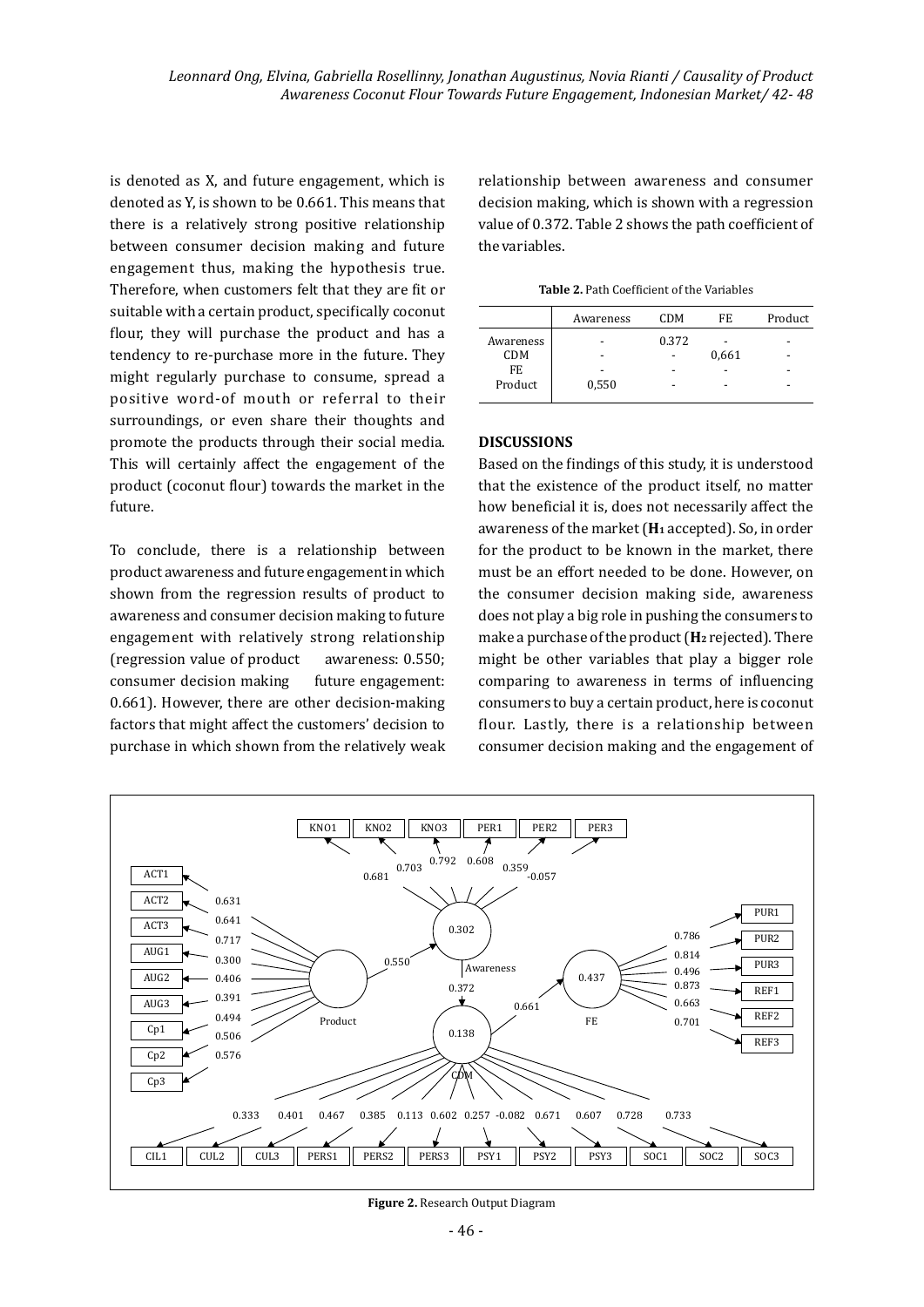consumer in the future (H3 accepted). So, with this information, important to be reminded that for the sustainability and continuality of purchase and consumers-to-consumers interactions, there should be a decision to make the first purchase as the kick start of the product to consumer relationship to form and bloom.

# **CONCLUSION, LIMITATION AND FUTURE RESEARCH**

With this study, it is hoped that there is more understanding in terms of the present awareness of coconut flour in the Indonesian market and how to better approach the market to purchase the product, which is none other than the coconut flour itself.

To conclude, there is an overall relationship between product awareness and future engagement which can be seen from the relatively strong relationship between product and awareness (negatively) and consumer decision making and future engagement (positively). However, there are other decision-making factors that might affect the consumers' decision to purchase a certain product since it is shown that awareness has a relatively weak relationship towards the decision making of consumers. That is why, there is a need of future research in order to identify the right variable that has a relatively strong relationship towards the consumer decision making variable. Also, future research can also expand the research into other big cities in Indonesia since this research is only conducted in the capital city of Indonesia as a representative.

## **REFERENCES**

Aaker, D.A. (1996). Building strong brands. New York: Free Press.

- Bowden, J. L. H. (2009). The process of customer engagement: A conceptual framework. *Journal of Marketing Theory and Practice, 17*(1), 63-74.
- Eriksen, C. W. (1960). Discrimination and learning without awareness: a methodological survey and evaluation. *Psychological review, 67*(5), 279–300.doi: 10.1037/h0041622
- Holender, D. (1986). Semantic activation without conscious identification in dichotic listening, parafoveal vision, and visual masking: A survey and appraisal. *Behavioral and brain Sciences*, 9(1), 1-23.doi: 10.1017/S0140525X00021269
- Kotler, P., & Keller, K. (2012). *Marketing Management 14e*. Boston, Mass.: Prentice Hall/Pearson.
- Macdonald, E. K., & Sharp, B. M. (2000). Brand awareness effects on consumer decision making for a common, repeat purchase product:: A replication. *Journal of business research*, 48(1), 5-15.
- Mintel Press Team. (2017). *Healthy lifestyles a growing focus for consumers in Southeast Asia.* Mintel. Retrieved December 2017 from http://www.mintel.com/press-centre/social-and-lifestyle/healthy-lifestylesgrowing-focus-for-southeast-asians
- Nielsen. (2016). What's in our food and on our mind ingredient and dining-out trends around the world. Retrieved from

 http://www.nielsen.com/content/dam/nielsenglobal/eu/docs/pdf/Global%20Ingredient%20 and%20Out-of-Home%20Dining%20Trends%20Report%20FINAL%20(1).pdf

Tavakol, M., &Dennick, R. (2011). Making sense of Cronbach's alpha. *International Journal of Medical Education, 2, 53-55. http://dx.doi.org/10.5116/ijme.4dfb.8dfd*